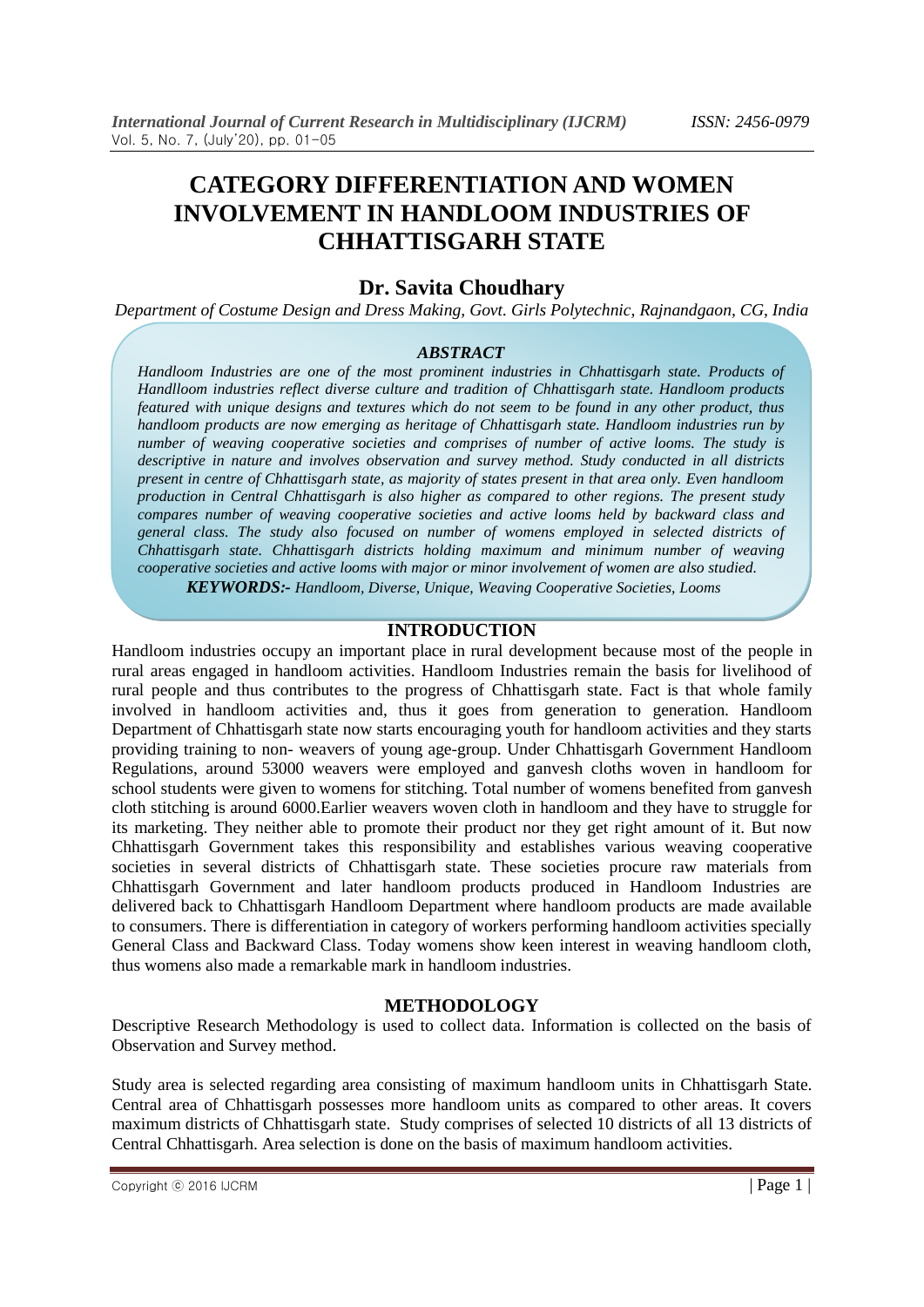## **OBSERVATION AND RESULTS**

|                  |                  | <b>Weaving Cooperative Societies</b> |                |              | <b>Active Looms</b> |                |              |           |
|------------------|------------------|--------------------------------------|----------------|--------------|---------------------|----------------|--------------|-----------|
| S.N.             | <b>Districts</b> | <b>Backward</b>                      | <b>General</b> | <b>Total</b> | <b>Backward</b>     | <b>General</b> | <b>Total</b> | Women     |
|                  |                  | <b>Class</b>                         | <b>Class</b>   |              | <b>Class</b>        | <b>Class</b>   |              |           |
| $\mathbf{1}$     | <b>Balod</b>     | 04                                   | 18             | 22           | 1983                | 04             | 1987         | 604       |
|                  |                  | (18%)                                | (82%)          | (14%)        | $(99.7\%)$          | $(0.3\%)$      | (29%)        | (38%)     |
| $\overline{2}$   | Janjgir          |                                      | 60             | 60           | 1559                | 01             | 1560         | 225       |
|                  |                  | $\cdots$                             | $(100\%)$      | (37%)        | $(99.9\%)$          | $(0.1\%)$      | (23%)        | (14%)     |
| 3                | Rajnandgaon      | 12                                   | 17             | 29           | 1550                |                | 1550         | 472       |
|                  |                  | (41%)                                | (59%)          | (18%)        | $(100\%)$           | .              | (22%)        | (29%)     |
| $\boldsymbol{4}$ | Mahasamund       | 02                                   | 02             | 04           | 510                 |                | 510          | 15        |
|                  |                  | (50%)                                | $(50\%)$       | (3%)         | $(100\%)$           | .              | (7%)         | $(.92\%)$ |
| 5                | Balodabazar      | 13                                   | 07             | 20           | 446                 |                | 446          | 56        |
|                  |                  | (65%)                                | (35%)          | (12%)        | $(100\%)$           | .              | (6%)         | (4%)      |
| 6                | Bilaspur         |                                      | 10             | 10           | 282                 |                | 282          | 07        |
|                  |                  | .                                    | $(100\%)$      | (6%)         | $(100\%)$           | .              | (4%)         | (.42%)    |
| 7                | Durg             |                                      | 06             | 06           | 262                 |                | 262          | 196       |
|                  |                  | .                                    | $(100\%)$      | (4%)         | $(100\%)$           | .              | $(3.5\%)$    | (12%)     |
| 8                | Dhamtari         |                                      | 02             | 02           | 211                 |                | 211          | 12        |
|                  |                  | .                                    | $(100\%)$      | $(1\%)$      | $(100\%)$           | .              | (3%)         | (.73%)    |
| 9                | Raipur           |                                      | 06             | 06           | 152                 |                | 152          | 15        |
|                  |                  | .                                    | $(100\%)$      | (4%)         | $(100\%)$           | .              | $(2\%)$      | (.93%)    |
| 10               | Bemetara         |                                      | 02             | 02           | 40                  |                | 40           |           |
|                  |                  |                                      | $(100\%)$      | (1%)         | $(100\%)$           | .              | $(.5\%)$     |           |

**Table1: Table representing number of weaving cooperative societies, active looms with respect to General, Backward Classes and number of womens engaged in handloom industries of Central Chhattisgarh**

From Table 1, it is clear that Weaving Cooperative Societies more belong to General category while active looms more preferable under backward class. Maximum numbers of women as handloom workers were employed in Balod.

Total 131 | 130 | 161 | 6995 | 05 | 7000 | 1602



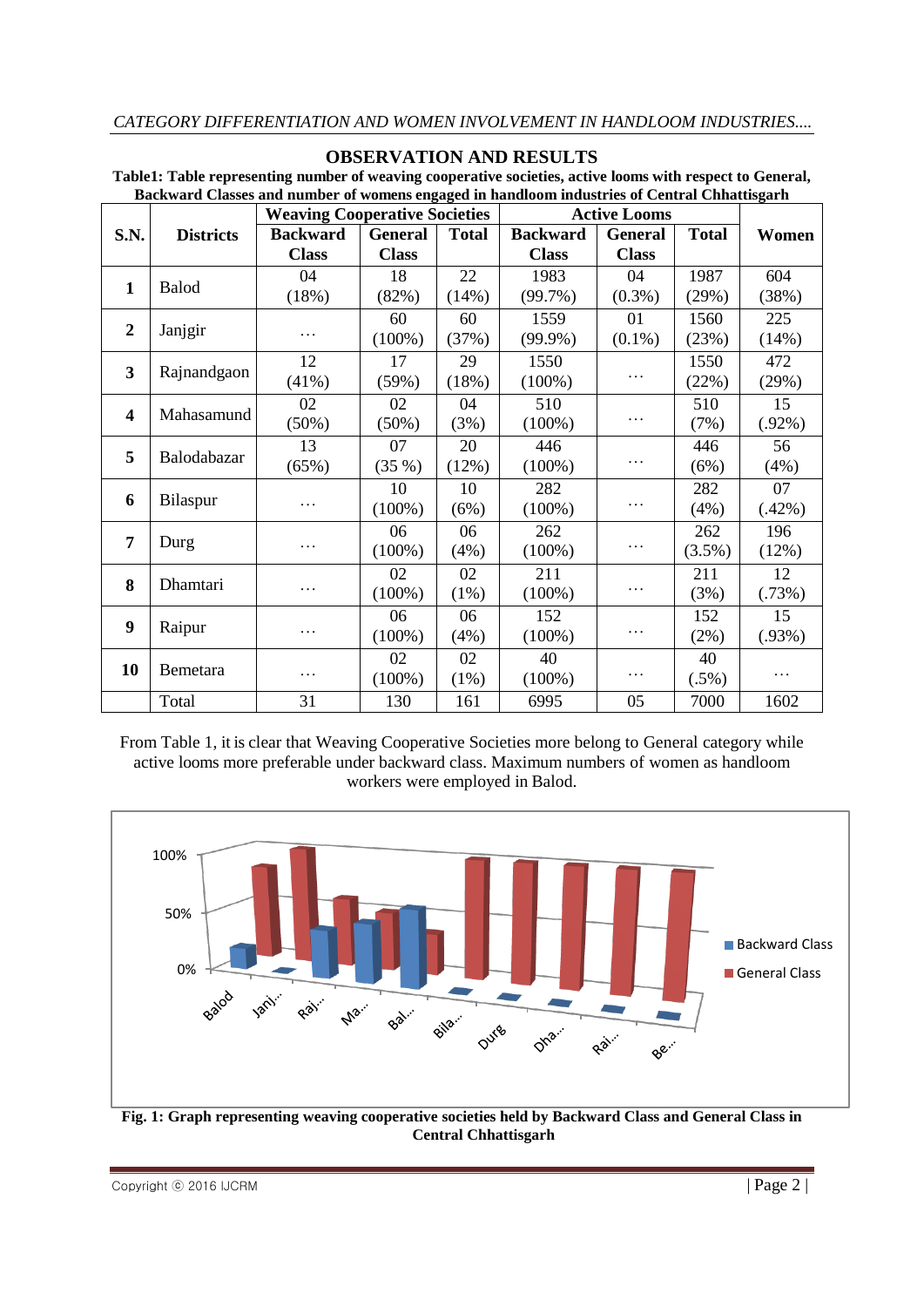# *CATEGORY DIFFERENTIATION AND WOMEN INVOLVEMENT IN HANDLOOM INDUSTRIES....*

It is clear from the above graph that Balod, Rajnandgaon, Mahasamund and Balodabazar consists of weaving cooperative societies held by Backward Class. But in view of General class, except Balodabazar all districts composed of weaving cooperative societies.



**Fig. 2: Graph representing number of weaving cooperative societies in varied districts of Chhattisgarh**

Above Graph indicates that Janjgir come up with highest number of weaving cooperative societies as compared to other districts.

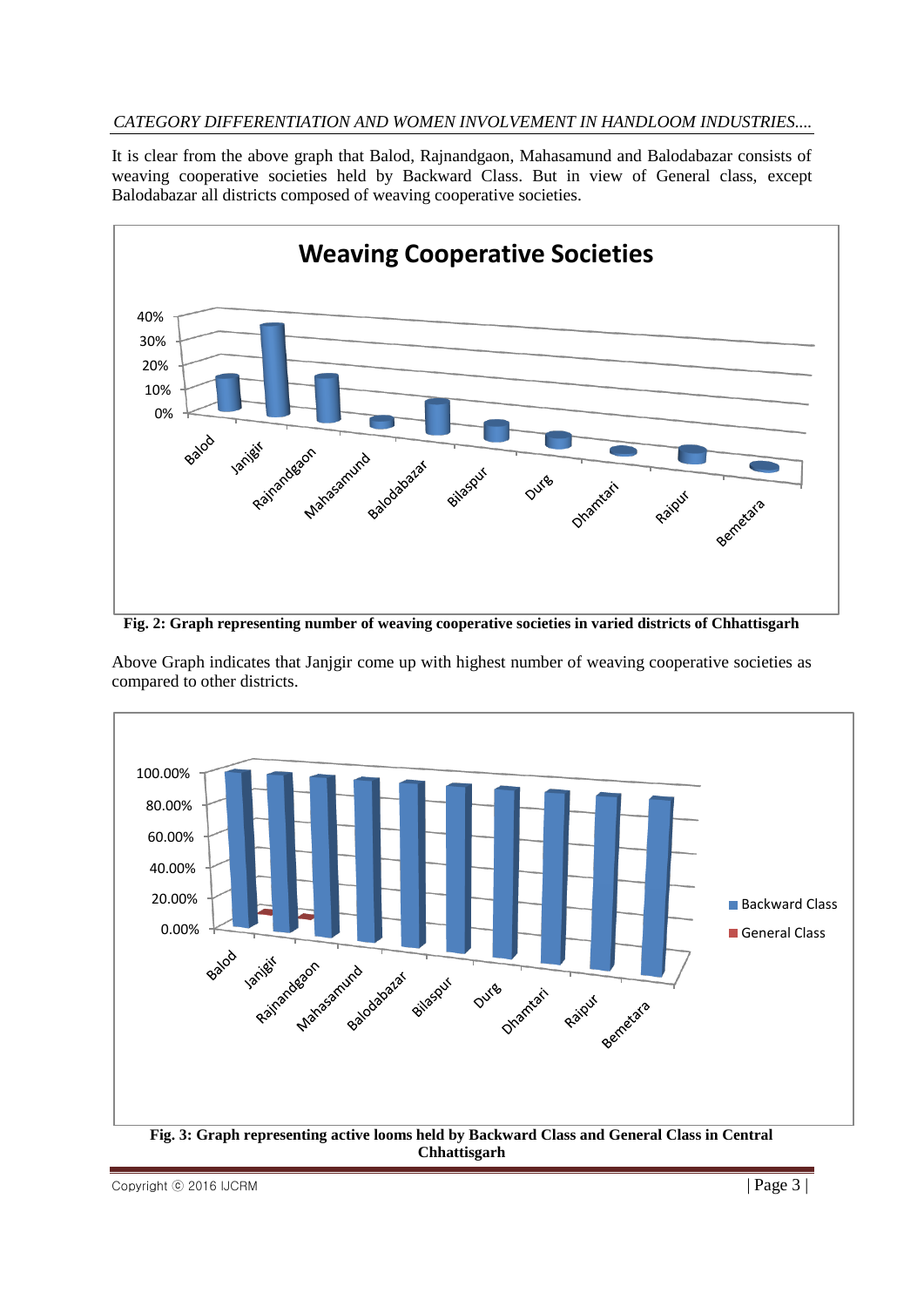# *CATEGORY DIFFERENTIATION AND WOMEN INVOLVEMENT IN HANDLOOM INDUSTRIES....*

It can be easily derived from above graph that all active looms held by backward classes only, so it is clear that backward classes more inclined towards handloom activities.



**Fig. 4: Graph representing number of active looms in varied districts of Chhattisgarh**

Graph shows that total number of active looms found to be maximum in Balod district of Central Chhattisgarh.



 $\text{Copyright} \odot$  2016 IJCRM  $\vert \text{Page 4} \vert$